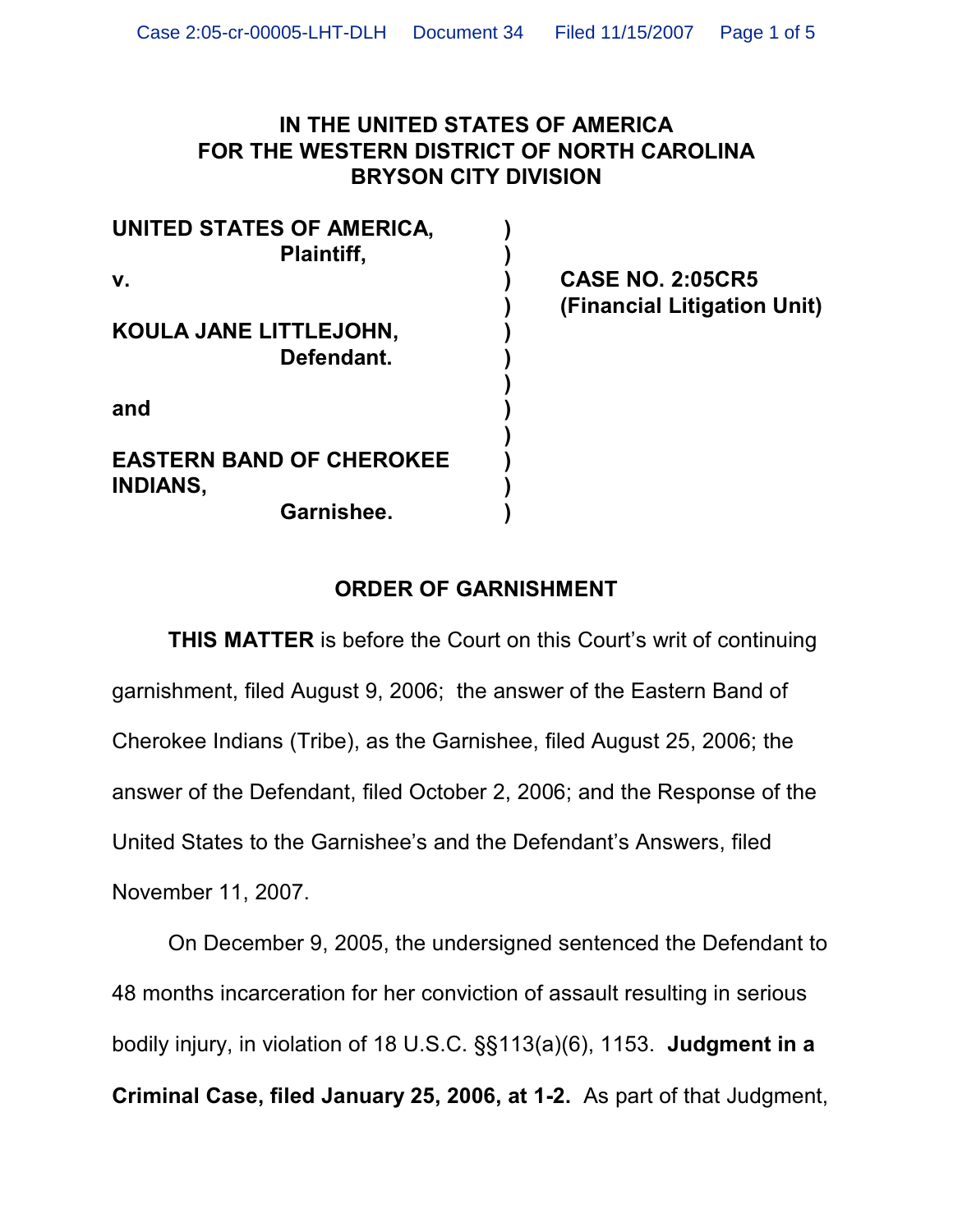the Defendant was ordered to pay an assessment of \$100.00 and restitution of \$197,881.93 to the victims of the crime. *Id.* **at 4.**

The Government now seeks to garnish the Defendant's *per capita* distribution of gaming revenues received twice a year from the Tribe. The Tribe has answered that such funds are immune from garnishment due to the sovereign nature of the Tribe. The Defendant, Littlejohn, has also answered that the funds are immune because there is a child support Order pending in the Cherokee Tribal Court, which must be paid from the same distribution.

Indian tribes have traditionally been considered sovereign nations which possess common law immunity from suit. *C&L Enters., Inc. v. Citizen Band of Potawatomi Indian Tribe of Okla.***, 532 U.S. 411, 418 (2001).** Congress may, however, abrogate that immunity if it does so unequivocally. *Id.* **at 418;** *N. States Power Co. v. Prairie Island Mdewakanton Sioux Indian Cmty.,* **991 F.2d 458, 462 (8th Cir. 1993) ("Congress has the power to statutorily waive a tribe's sovereign immunity.").**

When Congress enacted the Federal Debt Collection Procedure Act (FDCPA) in 1990, it defined a "garnishee" as any person who has custody

2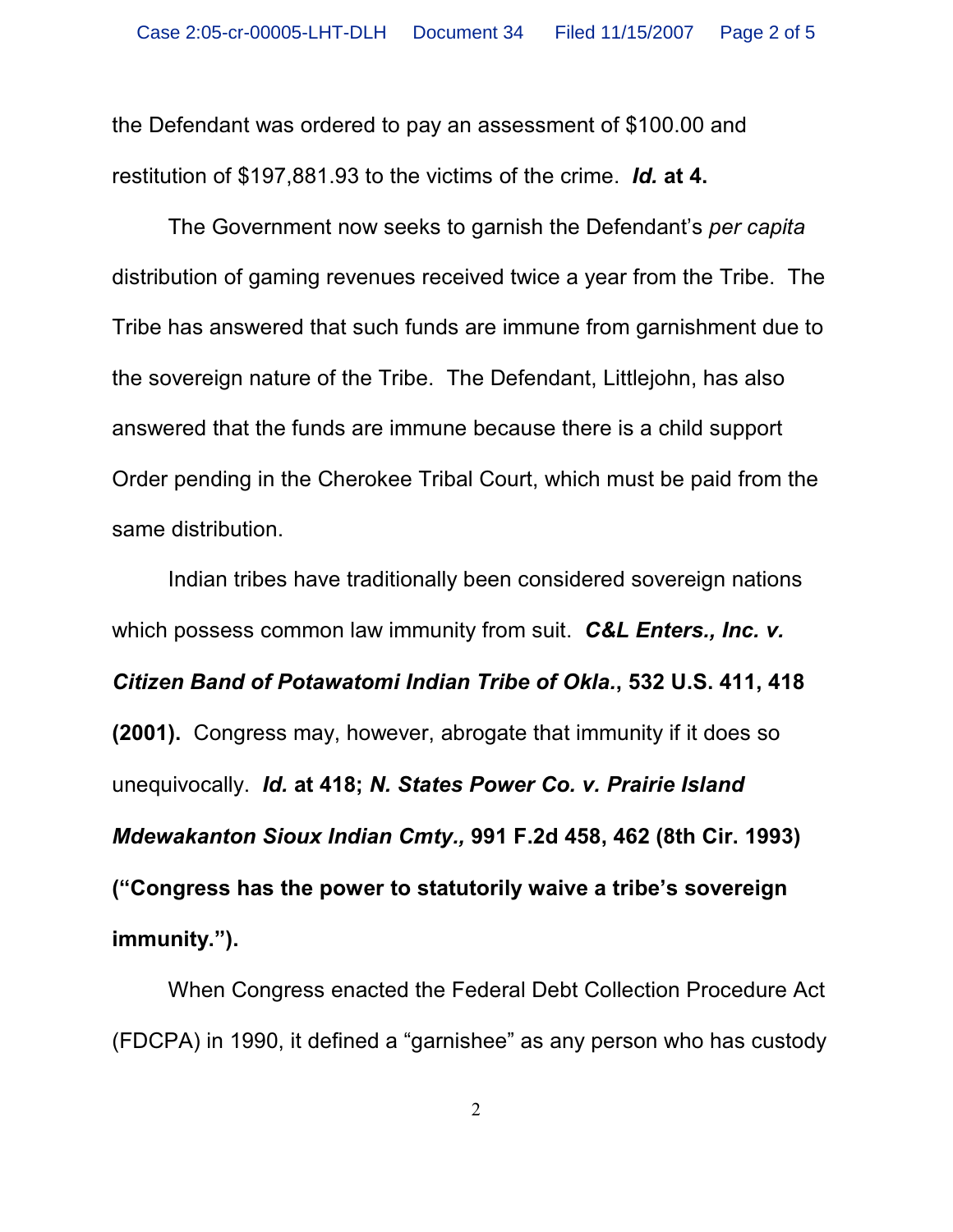of any property in which the debtor has a substantial nonexempt interest; and, it defined "person" as including an Indian tribe. **28 U.S.C. §§ 3002(7) & (10).** The FDCPA thus uses unequivocal language to waive the tribes' immunity.*U.S. v. Weddell***, 12 F. Supp. 2d 999, 1000 (D.S.D. 1998) ("The Court concludes that Congress unequivocally expressed a waiver of the Indian tribes' sovereign immunity in the clear and unambiguous language of the Federal Debt Collection Procedure Act."),** *aff'd***, 187 F.3d 634 (8th Cir. 1999).**

As a result, the Tribe, as the Garnishee, must pay over to the federal government any property in which the Defendant has a nonexempt interest. *Id.* That property includes a *per capita* distribution to tribal members of gaming revenues.*See In re Kedrowski,* **284 B.R. 439, 448-**

## **49 (Bankr. W.D. Wis. 2002).**

The FDCPA also provides, however, that a judicial order "for the support of a person shall have priority over a writ of garnishment issued under this section." **28 U.S.C. § 3205(c)(8).** As a result, any order of support of the Defendant's child(ren) has priority, a point which the Government concedes.

The Government has filed an Annual Accounting of Garnishment

3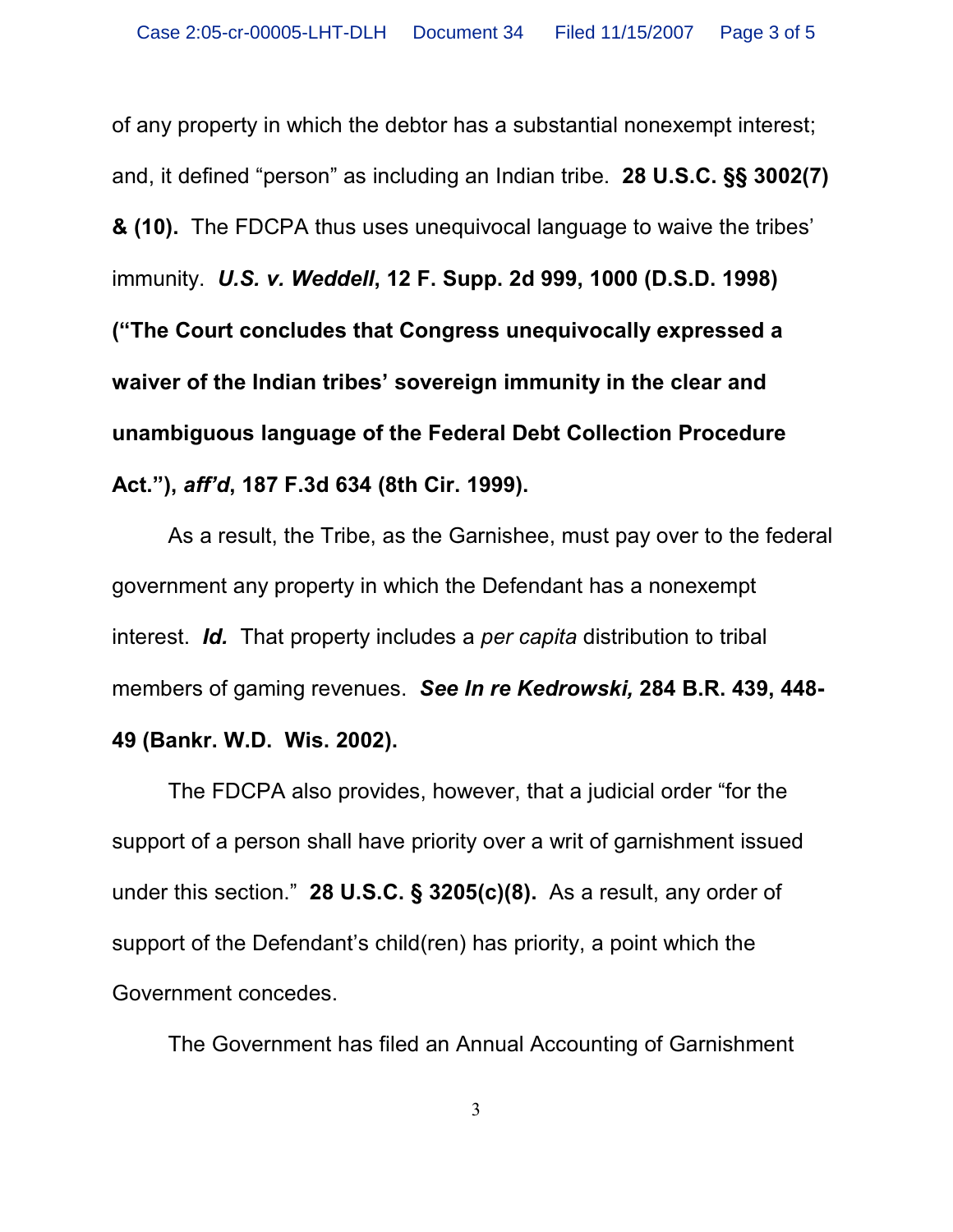dated November 1, 2007, stating that the Government has received one (1) *per capita* garnishment payment from the Tribe totaling \$1,367.00. According to the Annual Accounting, the balance after the posting of said payment is \$196,239.93, as of October 30, 2007.

**IT IS ORDERED** that the Garnishee's motion to quash the writ of garnishment on the basis of sovereign immunity is hereby **DENIED**; and

**IT IS FURTHER ORDERED** that any Order(s) entered in the Cherokee Tribal Court for the Defendant's child support obligation, will have priority over the writ of garnishment issued by this Court until such time as the child support obligation has expired; and

**IT IS FURTHER ORDERED** that subject to the child support Order(s) entered in the Cherokee Tribal Court for the Defendant's child support obligation, an Order of Garnishment is hereby **ENTERED** in the amount of \$196,239.93, computed through October 30, 2007, which attaches to each *per capita* distribution of gaming revenues on account of the Defendant, subject to the priority of the pending child support obligation; and

**IT IS FURTHER ORDERED** that any *per capita* gaming revenue that exceeds the child support obligation shall be garnished in favor of the United States.

4